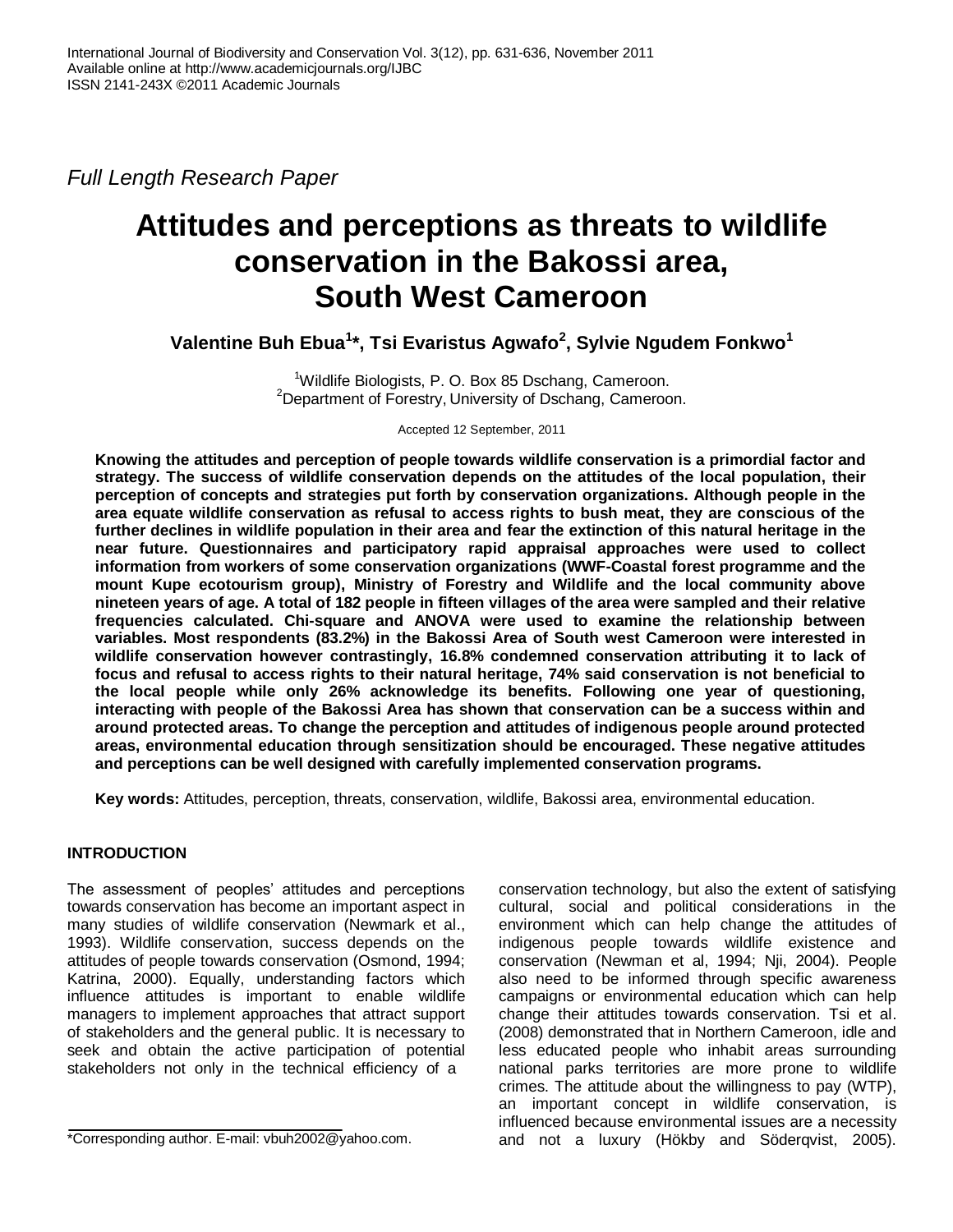

**Figure 1.** GIS map of the protected areas sorrounding the Bakossi region in Cameroon. Source: Okon, WWF-CFP, (2009).

(Hökby and Söderqvist, 2005).

The Bakossi area has not been well documented and more sympathetically most Bakossi people depend upon wildlife for a source of protein, as fish farming and rearing of domestic animals is not the main activity (Nguedem et al., 2010; Atanga et al, 2005). Recently, the Bakossi landscape has undergone considerable changes in socioeconomic and political terms (World Wildlife Fund, WWF -CFP, 2008; Nguedem et al., 2010) that need to be understood in relation to wildlife conservation. The integrated ecological reserves of Mount Muanenguba, Kupe and Bakossi National park are important habitats for the resident wildlife population. However, the lack of pastoralism (7.6% practiced only in the Muanenguba and the rearing of domestic animals as well as the practice of cash crop farming, especially cocoa, has resulted in increasing wildlife losses. Previous studies have shown that the local community has developed negative attitudes (for example, killing wildlife by keeping dangerous chemicals mixed with food crops and an irresistible poaching notion) if their crops are destroyed by great apes (chimpanzees and gorillas), and secondly if no benefit is derived from wildlife resources (WWF-CFP

annual report, 2008. This study aims to understand the attitudes of the Bakossi communities towards their activities as they related to, social, economic and technological perspectives in relation to wildlife conservation. We describe human activities (for example, farming and livestock rearing) in order to study peoples' attitudes and perceptions towards wildlife conservation and proximal and ultimate factors.

## **MATERIAL AND METHODS**

#### **Study area**

The study area is located in the Kupe-Muanenguba and Mungo Divisions of the South West and littoral Regions of Cameroon between Latitudes 04°38' 20 – 05° 10' 55 N and Longitudes 09° 22' 30 – 09° 58' 16 E, comprising approximately about 189.900 ha. This region harbours amongst others, three key conservation sites (Figure 1): The Bakossi National Park (29,320 ha), Mount Muanenguba Integral Ecological Reserve (5,252 ha) and Mount Kupe integral ecological reserve (4,676 ha). The altitude of the Bakossi landscape ranges from about 200 to 2,400 m above sea level. The highest altitude of 2400 m is found at the peak of Mount Muanenguba. It has two outstanding Mountains (Kupe and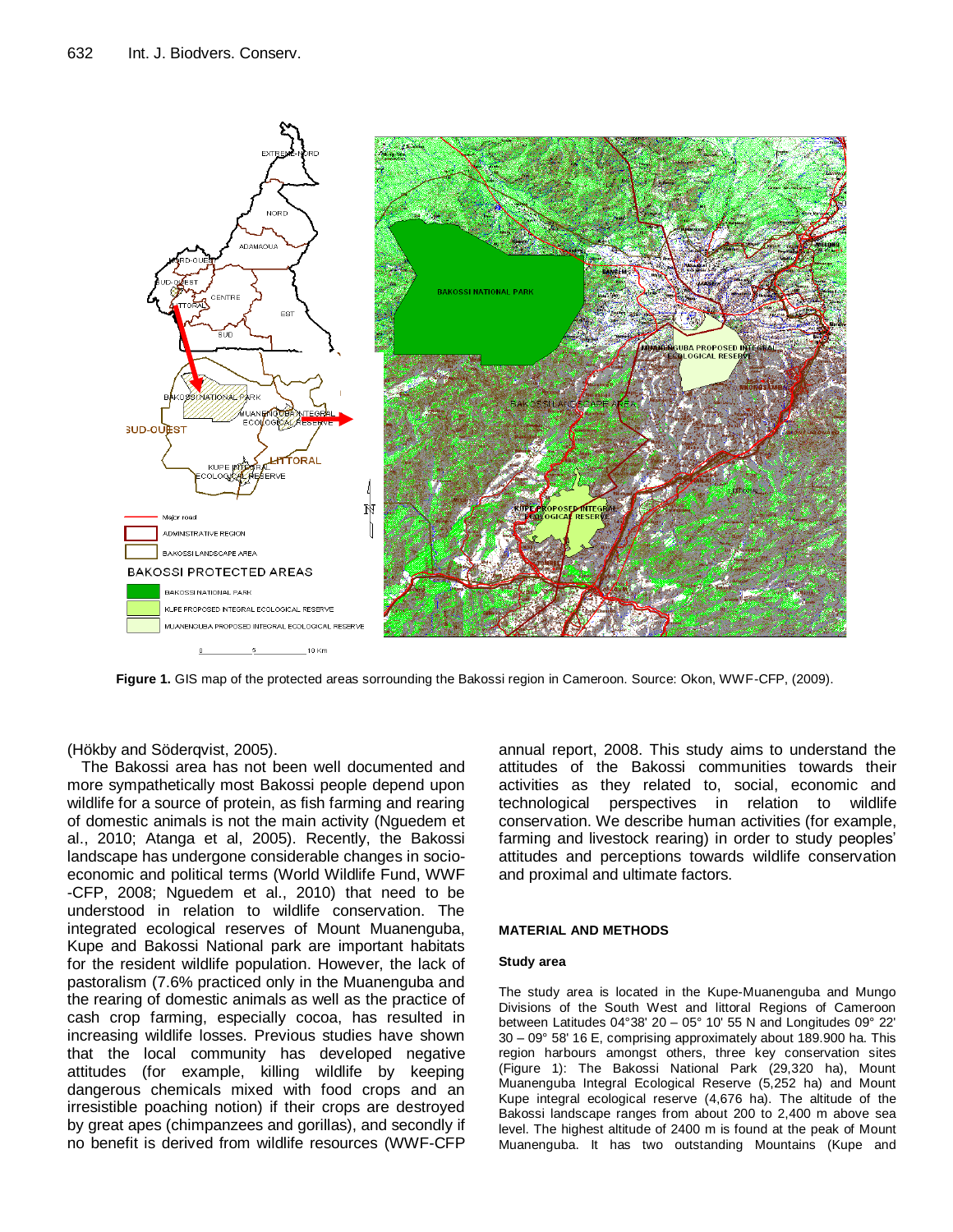

**Figure 2.** Educational level and occupation among respondents.

Muanenguba) with altitudes of 2,050 and 2,400 m respectively. The slopes of these mountains are made up of mainly fertile soils suitable for cultivation. The climate is dry from mid-November to mid-March with late December being the hottest month. Rains occur from mid-March till mid-November with August being the wettest month. Temperatures range from 25 to 30°C with humidity between 74 to 88 %.

The Bakossi landscape area is characterized by high-and-low lands that give a rise to a wide range of habitats (for example, grassland and montane forest) which support different types of animals (Inyang, 2009; Nguedem, 2010). As a result, the region is generally known for its high biodiversity and endemism for example the famous Mount Kupe bushstrike (*Malaconotou kupeensis*). It has unique avifauna with a total of 329 of 1100 sub-Central African birds species recorded on Mount Kupe alone (Faucher, 1998; Dowsett-Lemaire and Dowsett, 1999).

 Over the years, due to population increase and growing ambition activities such as illegal hunting and farming have encroached into protected areas (of Mounts Kupe and Muaneneguba). Additionally, unsustainable harvest of non-timber-forest products and small scale logging has reached unsustainable levels that have put large mammals in jeopardy (WWF-CFP reports, 2008; Nguedem, 2010).

#### **METHODS**

#### **Data collection**

A multi-level collection sampling technique (de Vaus, 1996), using structured interviews based on a questionnaire (opened and closed), was used to collect information from the community areas experiencing wildlife losses. The landscape was divided into 23 smaller areas based on the administrative boundaries of sublocations. To reduce sampling error, 15 sub-locations in peripheral areas were selected, based on the findings of the reconnaissance survey. Random samples of one person per 8 households per sublocation were done. This sample size was adequate since the population is relatively homogeneous and gave similar response. Preliminary analysis had shown that an increase in the sample size would not have increased the precision (de Vaus, 1996) to gain an understanding of the wide range of variation between families in areas with different wildlife losses. Pilot testing was performed on a sample of 15 respondents and some questions were rewritten before final administration (de Vaus, 1996). A pre-test was conducted with one village assistant to ensure that the questionnaire was fully understood.

#### **Statistical analysis**

Relative frequencies were calculated based upon the total number of responses. Chi-square and regression analysis were done.

#### **RESULTS**

#### **Role of the indigenous people's education towards conservation**

Most respondents had no formal education (54%), while 43% had basic and secondary education and only 3% had reached post secondary education in the ratio of 10:4:1. They were engaged in different economic activities such that 32.81% involved in farming, 7.6% livestock, 1.19% were in business, 3.10% in other forms of employment and 33.4% were involved in hunting. Most farmers also practiced hunting (22%) (Figure 2).

Most respondents (66.1%) had lived in the area for over 20 years. However, length of residence did not differ  $(\chi^2 = 5.082, df = 3, p = 0.166)$  between tribes. Family size ranged between 1 and 10 members. Most respondents were members of large families of 7-10 (33.9%) or less than 10 (39.4%) members, but the family size did not differ ( $\chi^2$  = 0.415, df = 3, p = 0.937) between inhabitants.

#### **Perception about wildlife availability**

Most respondents felt that the wildlife population was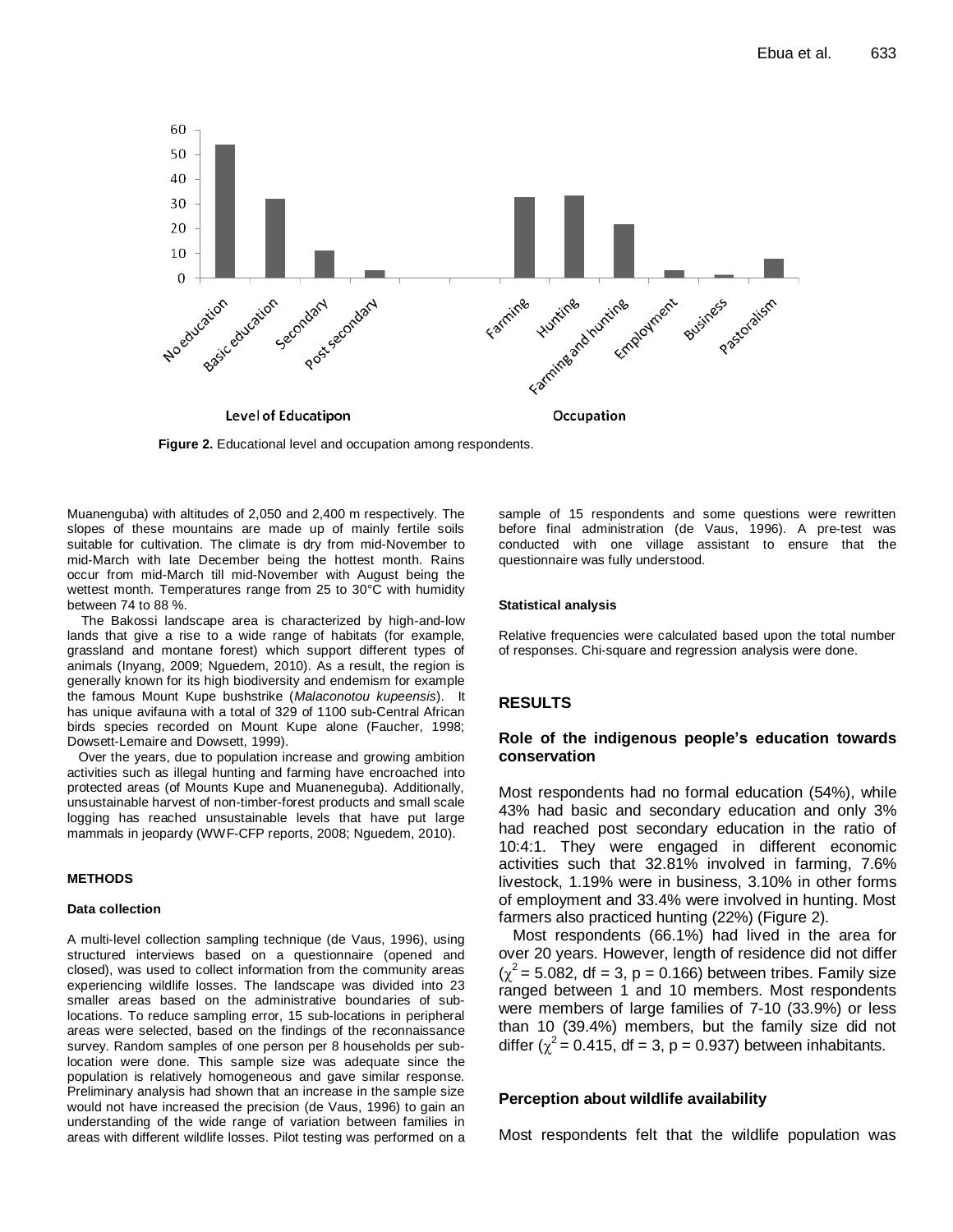

**Figure 3.** Reasons given for a continuous increase in wildlife.

increasing (82.1%), declining or had no idea 9.6 and 8.4% respectively. Various explanations for continuous increasing densities of wildlife populations (Figure 3) and the need to keep on hunting wildlife are as follows:1) wildlife is provided by the almighty and will never get finished (58.7%), 2) there is increased availability of food for these animals to feed in their homes (19.4%) 3) and improved reproduction (15.5%).

However, some respondents felt the population has declined in some areas because of increased human population (45.8%) resulting in an increased demand for bush meat as well as habitat loss (45.8%). While a few respondents state that the decline was due to farming encroachment into protected areas (4.2%). Lastly, others indicated that the local community has irresistible poaching attitudes (4.9%).

## **Attitudes towards conservation**

Most respondents (90%) in Bakossi landscape did not consider conservation as beneficial. Only 10% agreed that conservation is beneficial, mainly through ecotourism. When asked more generally if wildlife is beneficial, 80.5% said it was not beneficial, and 19.5% said it was beneficial. However, the response did not differ among the ages ( $\chi^2 = 0.997$ , df = 1, p = 0.318) (Figure 4).

A great number of respondents felt that the future of wildlife conservation is bleak (95%), and only 5% said it is hopeful. The logistic regression model for those who wish to see conservation was significant and produced a goodness of fit of 95.8% of observed to expected values. Males were more likely than females to agree that conservation is good. Some wild animal species were

ranked as most problematic. A total of 11 wildlife species were listed as problematic, specifically: Wild pigs (*Potamochoerus porcus)* (37.5%), porcupine (33.2%) are viewed as causing most problems Other species like monkey *(Cercopithecus)* (1.0%) and bushbuck*(Tragelatus scriptus)* (1.0%) were regarded as posing few problems (Figure 5).

# **DISCUSSION**

Many communities in wildlife areas do not receive benefits and yet they bear the costs of living with wildlife (Kiss, 1990). As a result, the communities develop a negative attitude towards conservation (Omondi, 1994; Hill 1998). However, despite the costs of living with wildlife, some communities have retained a positive attitude towards conservation (Newmark et al*.*, 1993; DeBoer and Banguetem, 1998). A rapid decline of wildlife has been noted in areas where benefits are not accrued to the local community (Norton-Griffiths, 1998). This is because the community tries to engage in other land-use practices that are not only detrimental to wildlife population, but also result in increased conflicts. (Wolman and Fournier, 1987) The Bakossi landscape is a typical example of such an area. This study has shown that by denying people benefits and access from natural resources, they develop negative attitudes and engage in activities that are detrimental to conservation. Therefore, the future of the wildlife becomes uncertain especially large mammals.

In order to promote peaceful co-existence of residents and wildlife, respondents must make efforts to reverse attitudes concerning incompatible activities and should realize the benefits from wildlife. Their attitudes and perceptions can be changed through constant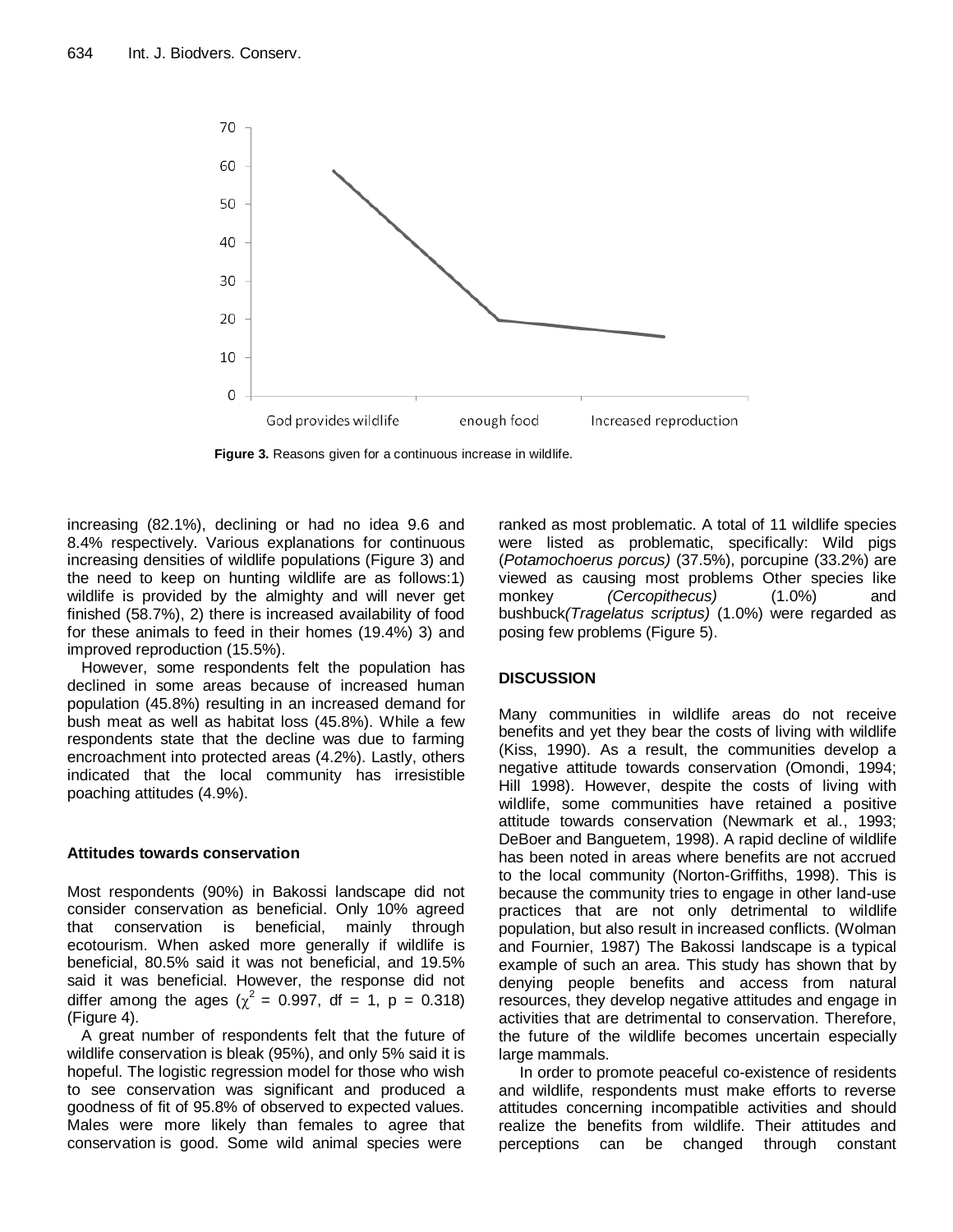

factors for wildlife decrease

**Figure 4.** Reasons for the decline of wildlife.



**Figure 5.** Wildlife species that forage most on crops.

environmental education by targeting hunters and the youth who will foster this mindset in future especially, sensitizing them on the ecological role of wildlife species in seed dispersal, energy transfer in the food chain etc.

The Cameroon government in collaboration with Non governmental organisations (NGOs) should develop strategies aimed at solving this problem through comanagement and active participation of the indigenous people in the conservation process. Failures up to this point result because NGOs arrive with their strategies they plan to implement and do not share with those within and around these resources so as to consolidate efforts for a long lasting process. So far WWF, through the Coastal Forest programme, has been very active and has adopted new strategies of integrating and educating the local people through the creation of a hunter's union to check the illegal poaching of endangered species and limit over hunting of other species as well as by sensitizing the youth through environmental clubs in both primary and secondary schools to raise awareness.

## **Conclusion**

Above all, the greatest enemy to wildlife conservation is ignorance as to conservation and management of natural